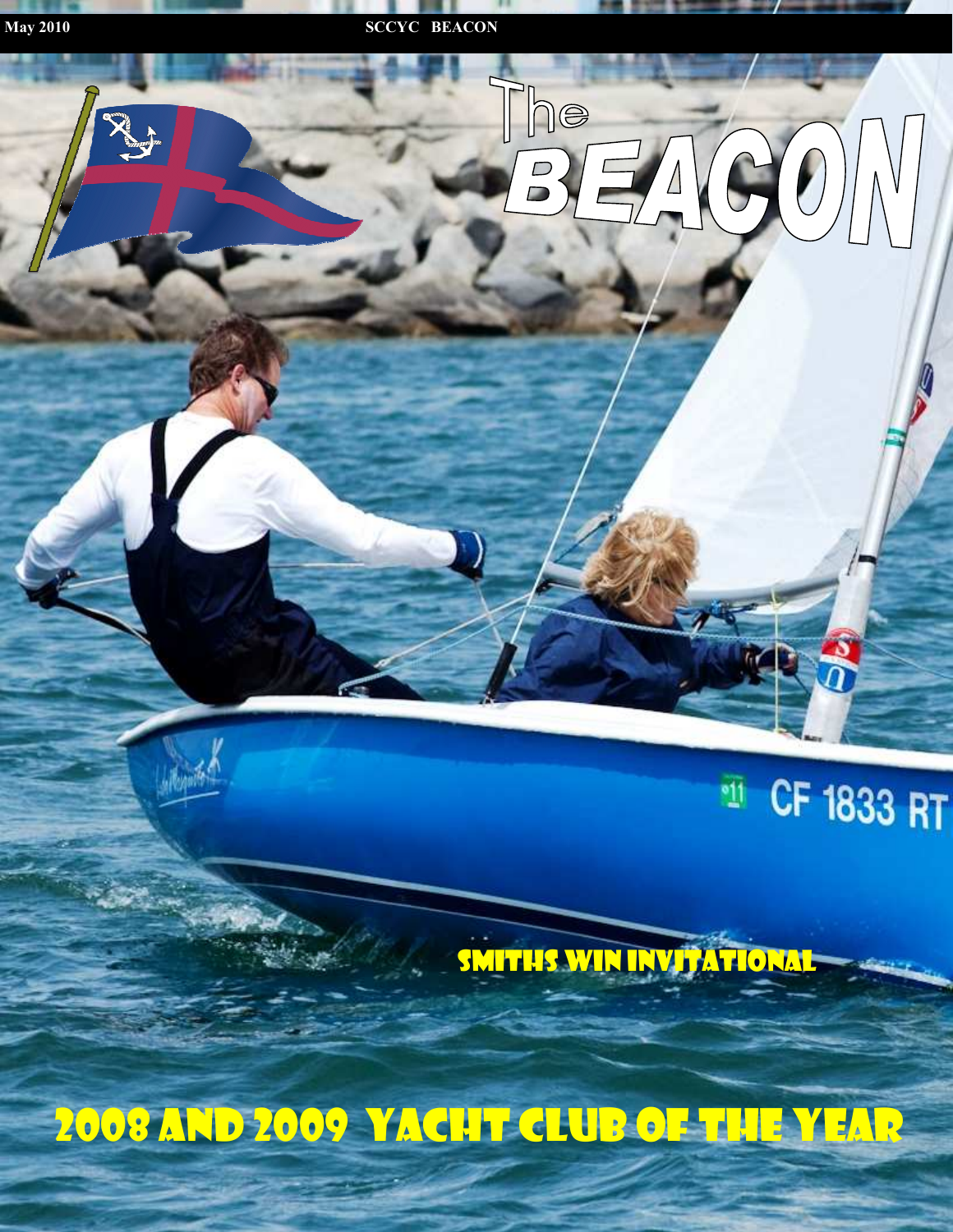







I had a long write up

about my using the shotgun to finish the Lido Invitational Fun Race but upon further reflection I think it best to not put all of that out in public. If you want details catch me at the club one of these days. I will give you the first hand account.

Corinthian Cup is coming up at the end of the month, Saturday and Sunday of Memorial day weekend. We race from MdR to Redondo Beach where we party at the Redondo Beach Yacht Club. The races use marks

from the MdR course chart 16 as well as the Redondo Beach marks. Finding the RB marks is part of the challenge.

Two years ago we did this on Bandit, so any size boat will get your there including a OPEN 5.70.

RBYC will remind you a lot of SCCYC, it is all volunteer and all comfortable fun.

Then spend the night on your boat or hitch a ride back to MdR. The next morning we race back to MdR

San Fernando Valley uses this race for their May race. Women's Sailing Association of Santa Monica Bay will use this as one of their cruise events and SCCYC also has it on the Cruise schedule. So it is a chance for the sailors to meet some power boaters, always a good idea.

I will be on the Race Committee Boat and hope to see all of you on the water that weekend.

I did one opening day in Ventura Harbor, It is interesting to compare the approaches to the event. Each club exhibits their own personality. The picture is from Pierpont Bay YC.

May everyone you compete against be good losers.



Bruce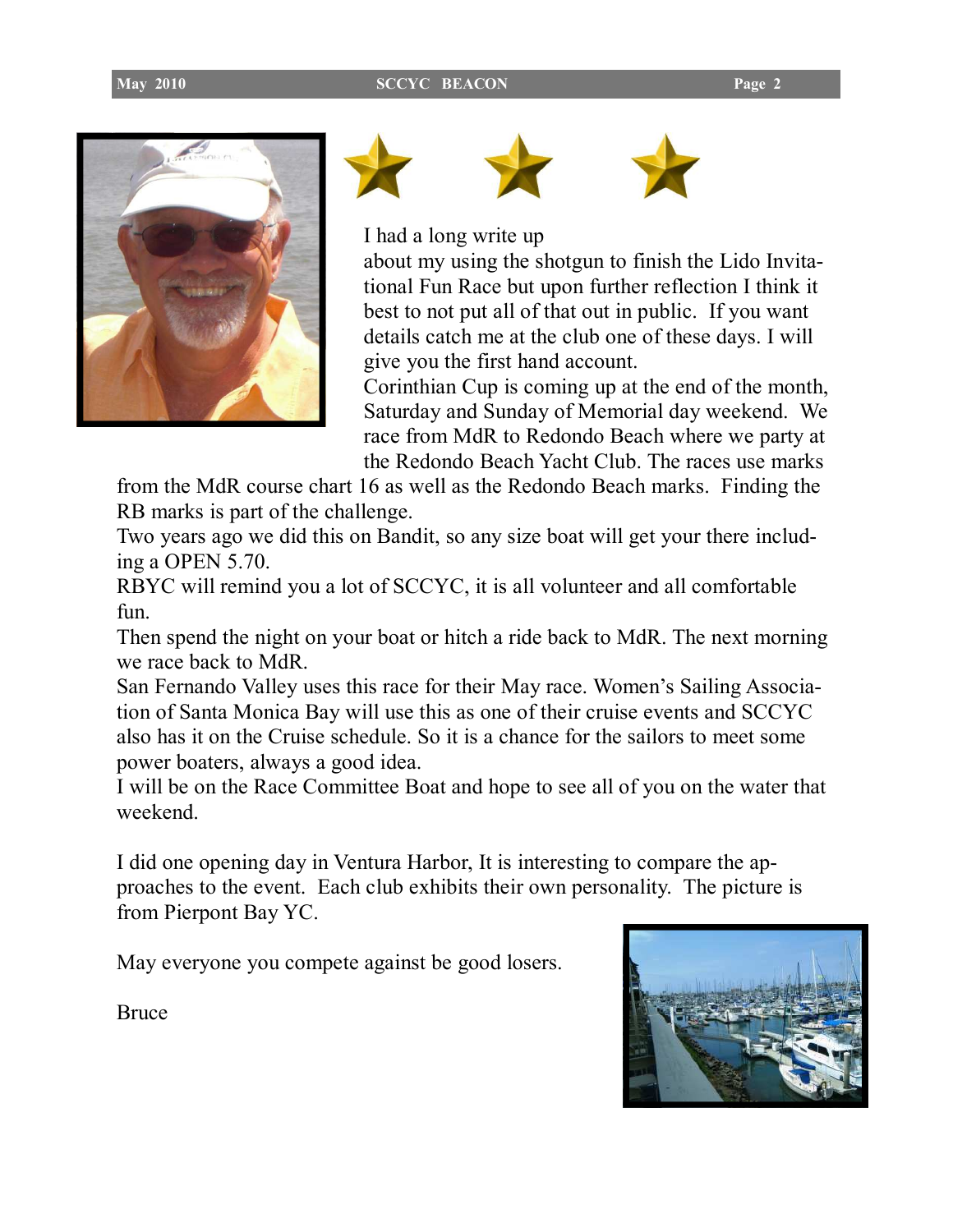

A note from the rear…

Hi everyone-

I know it's tough but I just wanted to thank those who made it to their OD shifts these past couple of months. In reality, it's really not that tough to do (unless you have the flu and, by the way, it's okay to stay away at this point…just make sure to let me know if you can't make it and we'll figure it out). It's also great opportunity to just hang out at the club. Seriously, if you've just started hanging out, it really is a fine way to get your buddies together and meet the regular crew that frequents the club. This is how I meet new members and found out who does and who does not have a parking pass.

The roster is great, but I really like putting a face to the names. So please do me a favor and, if you see me and do or don't know me, talk to me. If you don't have a parking pass yet (hi GIGI!), use that as a talking point or conversation starter…I'm eager to

make sure everyone feels comfortable at the club (that includes parking there) and I enjoy the company.

In fact, there have been exciting things going on in the marina this month and I hope you have all had the opportunity to participate in these events. If not, let me give you an idea of what you've been missing out on…

 A near a dear part to my heart for those who don't know me is racing. Consequently, Wednesday nights at CYC are in full force at this time and will continue on throughout the summer months. I saw a few members at the first race and I'm hoping to keep seeing the same motley crew for the next few months. At the SCCYC dock, life is springing at the club. Our Fleet Captain and VC are doing a fabulous job at organizing the Sunstroke series which starts on Thursdays in May and will no doubt have another successful summer for the dinghys of MdR.

We're well on our way for participation points as club of the year for ASMBYC because of our excellent showing out on the race course for all of the local events. We don't stop there. Our club is vastly participating in non-local events like Ahmanson, Newport-Ensenada, The Border Run and Yachting Cup. I guess what I'm trying to say is that I'm really proud to be a part of this club and I really like to see our peeps out there on the water doing what they do best…having fun (and yelling "Hi" as they stand by waiting for their start). By the way if you're not out there having fun, and I can not imagine that you wouldn't be if you are an SCCYC member then you're missing out!

Speaking of having fun, I didn't want to forget to mention that not everyone out on the water has to race…in fact, if you're not watching someone else's speed against yours out on the water, it can be quite pleasant. Heck you might even get to take a nap if someone else is on watch. Take for instance cruising and fishing…two of my favorite past times. Be sure to check the calendar for the latest and greatest SCCYC cruises and contact Sandy B. for details.

Lastly, if, for some reason, you don't make it on the water, please drop by the club…technically, it's "on the water". You'll get a great view and for First Fridays and membership meetings, you'll get to hang out with a great bunch of people.

I hope you're all having a great spring…and I can't wait to see you this summer. See you on the water!

Karyn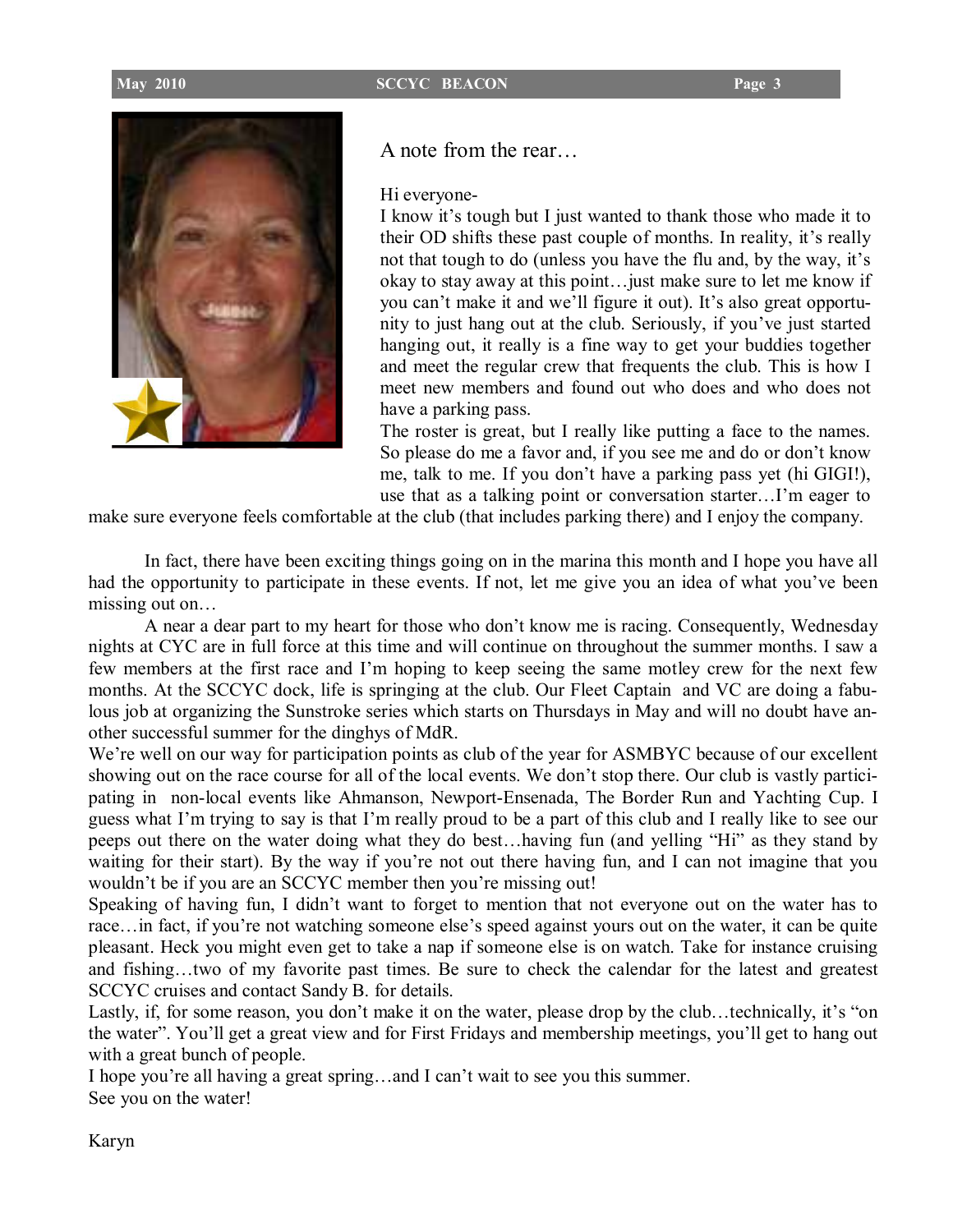

The 6th annual Fleet 2 Invitational was a great success. As well as a big turn out of local boats, visiting racers came from as far away as Ventura and Long Beach. It was a huge success with Lido 14s and C-15s competing in Marina del Rey's outer channel.



Thanks so much to all who participated. We had a good showing from the Lido 14 A and B fleets and the C-15 fleet. PRO Steve "Sparkle"

Arkle set challenging courses that kept us out on the water until about 4:30. The Marina Del Rey wind machine gave us 8-

10 kts for the first couple of races and then cranked it up to 10 - 12 kts (with 14 kt gusts just for fun) at the end. A ton of photos and the results are available at www.sccyc.org. Kar-



Larry and Gigi

men Estlow and Chris Kitchen threw an awesome post race BBQ back at SCCYC. Peter Beale's write up is in this issue. There's also a recap at www.lido14.org.



In the always strong Lido 14 A Fleet Kurt Weise and John Papadoupolis from Newport Harbor YC won the  $1<sup>st</sup>$  race setting up a daylong close competition with Class Champion Stu Robertson and Butch Michael from Alamitos Bay YC. Butch came all the way from Modesto to crew for Stu. Kurt and John ended up winning the regatta by one point.

In the Lido 14 B Fleet Charles and Joanna Smith duked it out with fellow SCCYC members Larry Hoskinson and new crew Gigi Barbes (Above) trading the lead back and forth all day. It was a series of tacking duels eventually won by Charles and Joanna by 1 point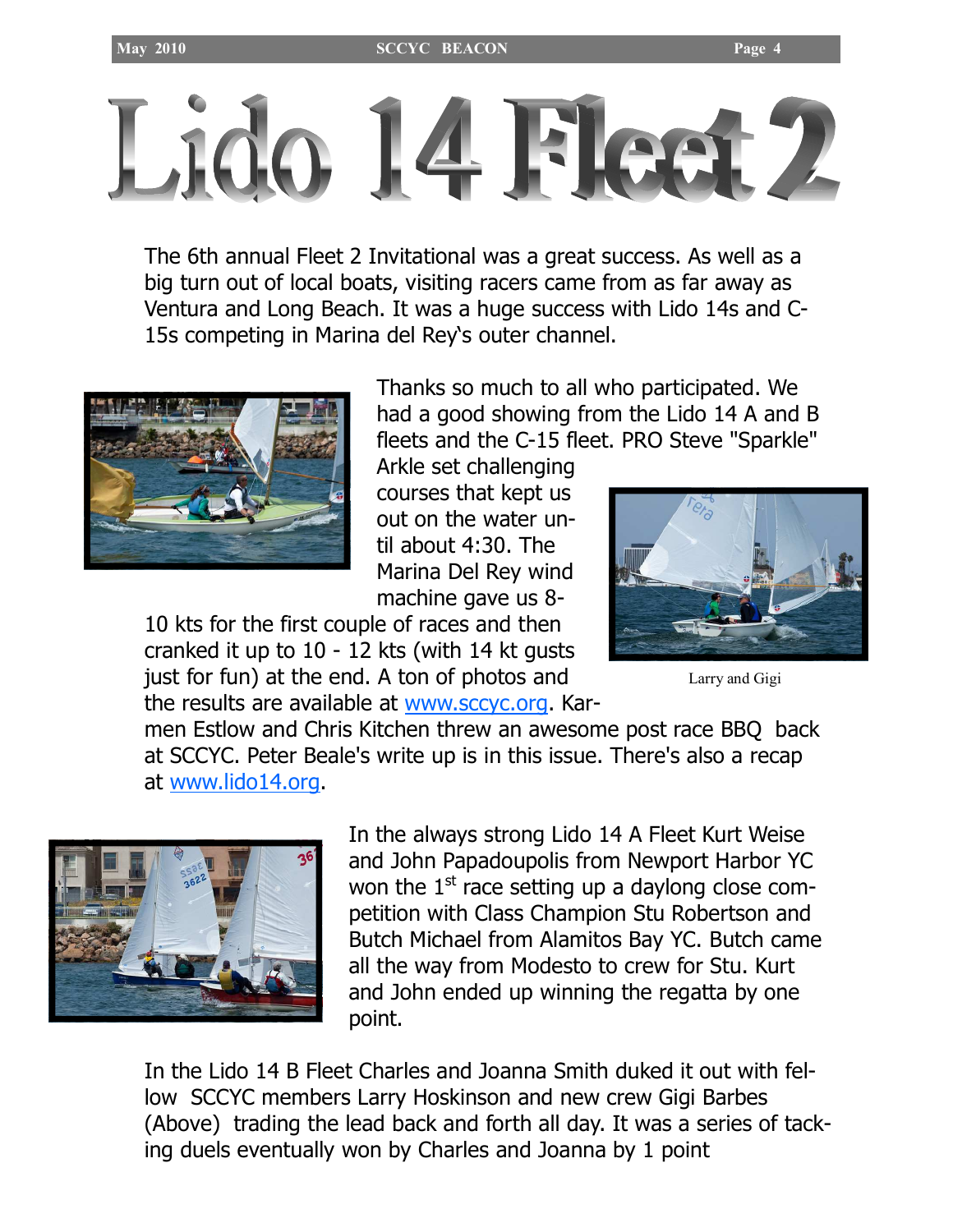



Left, Local sailor Barrett Sprout and his dad, Randy, dominated the newly reactivated C-15 fleet. The conditions were great for the C-15s who had crew out on the wire all day.



Thanks to our great sponsors, all returning from last year and a few from as far back as four years ago! Here's how to find them all:

Annapolis Performance Sailing, 4 year sponsor (www.apsltd.com) sells everything on line, gear, shoes, wetsuits, line, you name it

Double Wave, 4 year sponsor (www.doublewave.com) has everything for a Lido 14, including the boat! They do repairs and upgrades too.

Open Sailing, 3 year sponsor (www.opensailingusa.com) sells Open 5.70s and 6.50s (a fast and fun sport boat) sailing gear, tactics and line too.

Quantum Sails, 4 year sponsor (www.quantumsails.com) in San Diego makes Lido (and other) sails

Red Pennant Performance Sailing Gear, 2 year sponsor (www.redpennantusa.com), women's sailing clothes. Where fashion meets function.

Sailing Supply, 4 year sponsor (www.sailingsupply.com) in San Diego sells gear, line, hardware, you name it. they have it!

Ullman Sails, 4 year sponsor (www.ullmansails.com) (or through Double Wave) in Newport Beach makes Lido (and other) sails.

West Marine, 4 year sponsor (www.westmarine.com) in Marina del Rey. They're everywhere and they sell everything!

W.D. Schock Corp, 2 year sponsor (*www.wdschock.com*) sells boats, including the Lido 14!

#### Thanks to our tireless Race Committee:

PRO: Steve "Sparkle" Arkle, RC: Robin Stout and Janet Emma Wise. Mark Set boat:Nik Vale on the Open Sailing rib, Kevin Kashima,

John Richardson (photos), Video:Gary Schaffel.

Crash boat: Sandy Clark on Quamishan (on the water recruit!)

The Kattack tracking was donated by Open Sailing (Thanks again Nik, thanks Jerome!). The tracks are posted at www.sccyc.org.

Huge thanks to the shore support team at South Coast Corinthian YC:

Hoist:Gary Magnuson and Paul May., Hospitality: Karmen Estlow and Chris Kitchen, RC boat loaned by: Jr Staff commodore Tom Estlow, Bathrooms thanks to the UCLA MAC, yay!

Thanks again everyone!

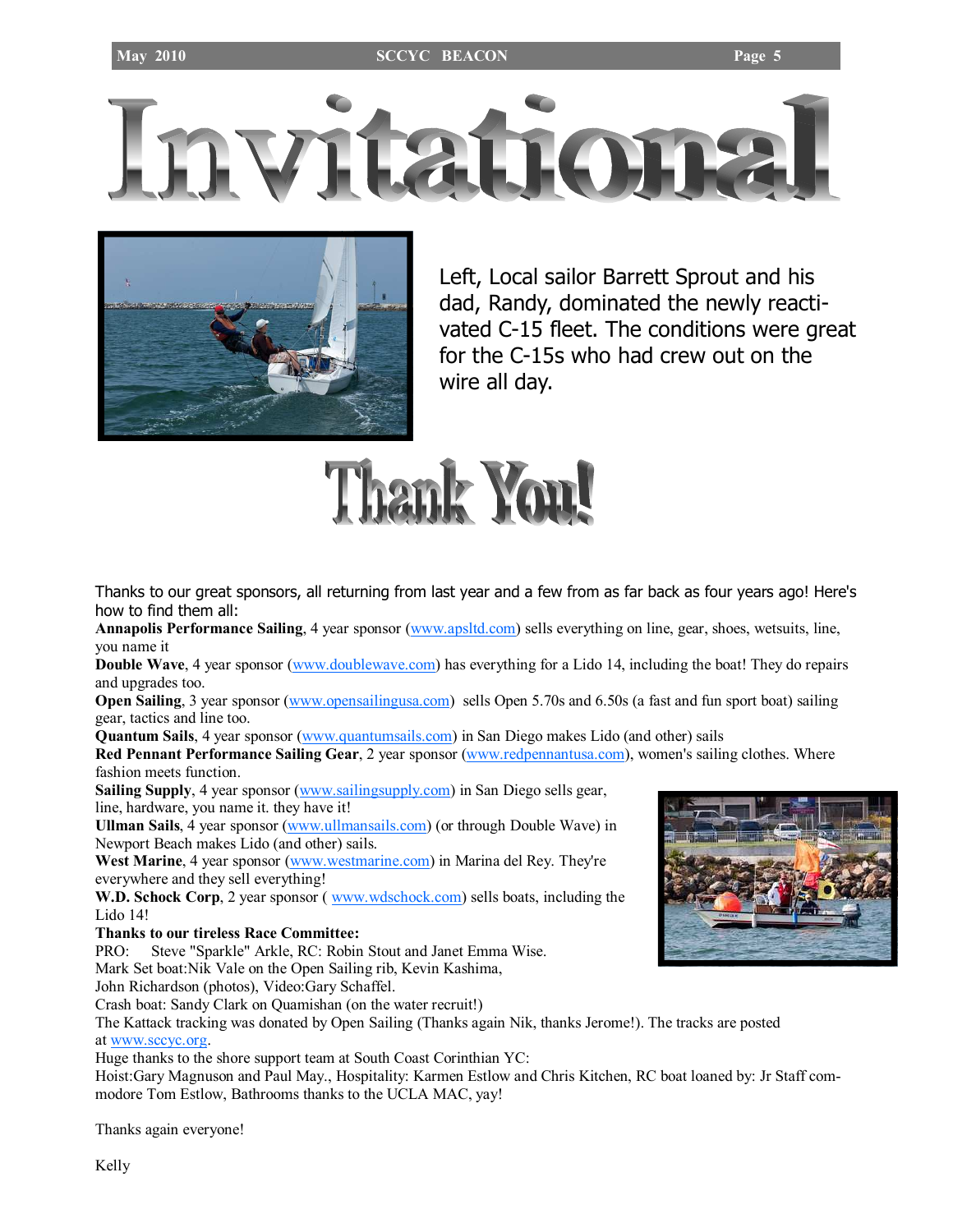

Nik Vale has been maintaining the web site for some months now. One of the really cool ideas he came up with is to use Google Docs embedded in the web site. This allows Karyn or me to update the OD schedule and the "events" page without even letting Nik know.



Noah Farrell has been lending us his experience with refrigeration machinery. (Noah and I did the Boarder Run together.)





Tracey Kenney for winning her OPEN 5.70 class at Cal's Spring Keel Boat Regatta. Gigi and I crewed for Tracey.

Jerome Sammarcelli and Nik Vale got second of nine boats in YRA (Yacht Racing Association of San Francisco Bay) Season Opening. The Race is "The Great Vallejo Race", a 22 mile downwind from the Berkeley Circle to Vallejo Yacht Club. They were racing PHRF in OPEN 5.70, rated 138 and lost by less then 3 minutes on a three hour course.

Steve Arkle, with Kelly Cantley as crew won Ahmanson Cup in a very competitive Schock 35 fleet.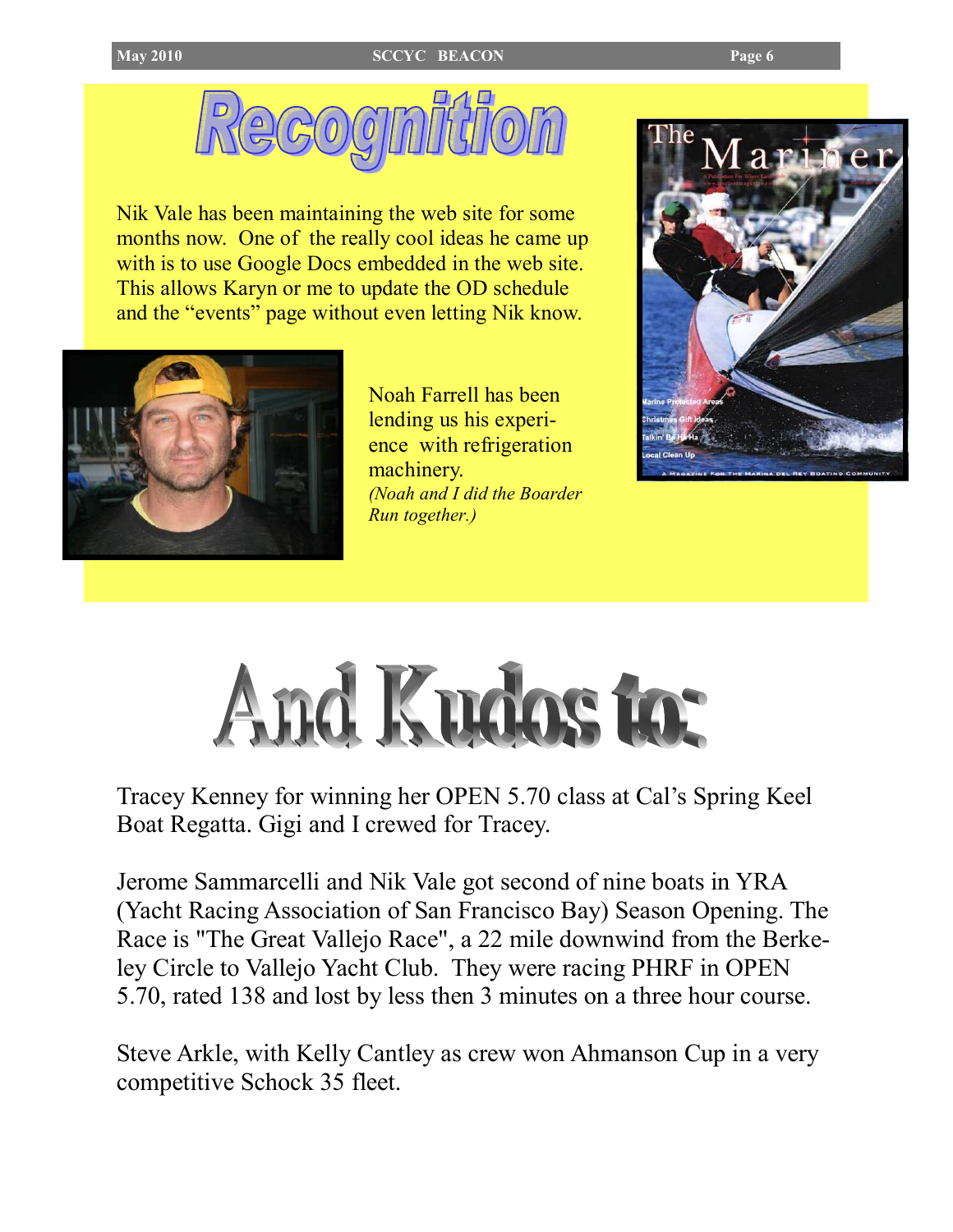We had about 20 San Fernando Valley YC Racers show up after their April Fools regatta. This was followed by the



membership meeting which also had a big turn out of ex commodores. Ex Commodore Monica Chaban races with the SFVYC folks and was not the first ex commodore to make an appearance that day.

Non Resident member Jimmy Tranquillo was in town staying with Steve Mullen and Liz James. The chance to touch base with Jimmy brought back ex commodores

Carl Radusch and Jerry Magnussen.

I refer to these past members as ex commodores not Staff Commodores because they are no longer members of the club. Many clubs give life time memberships to past commodores. Might be a good idea to start this next year? I make a motion……...



I just had to share this picture. I got these shoes from Nike, and love the instructions. One friend commented that you need good memory to be able to execute step 2 and 3 after you did step 1. My sister-in-law had the best observation: "How do you take the shoe off?"

Bruce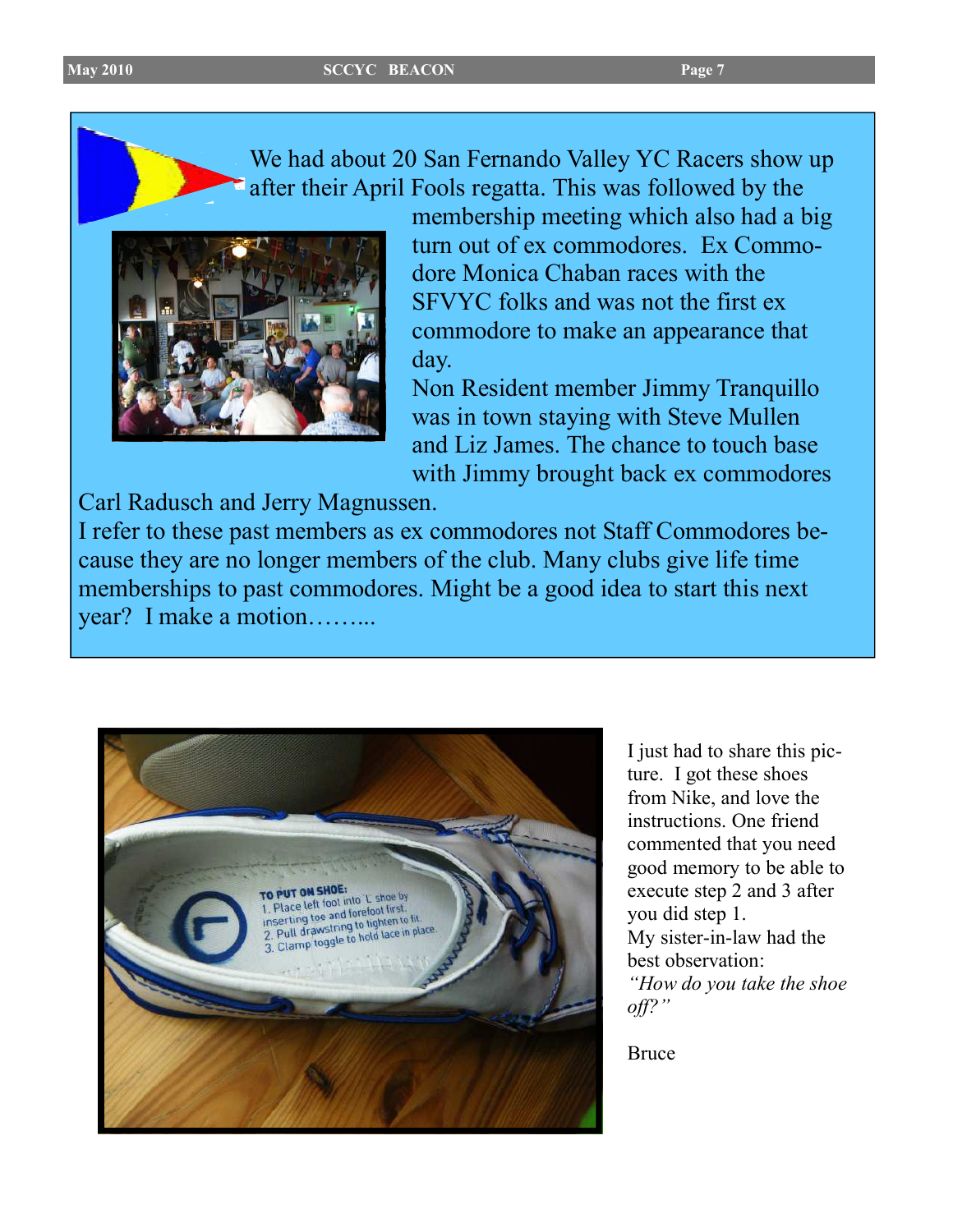

Strong winds; sun; 3/4 mile upwind/down wind course in restricted channel with lots of tacking; tactics; three Lido Class Champions racing, good sportsmanship; very close results; no protests; each boat with a loaned "Kattack" GPS race recorder, a ramming and dismasting; boat falling off hoist; coastguard, harbor master, helicopter and police surrounding club due to gunman on dock; Commodore temporarily arrested; volunteers manning hoist and parking visitor's trailers, easy and close car parking, great sponsorship, exciting raffle, prizes for all, free BBQ, low priced beer and wine and, bets of all, fun.

The course as in the Marina del Rey sailonly central zone of the main exit channel. The wind SW 14 to 15 mph gusting 17 that started favoring slightly to the left of the main channel and finished W favoring to the right but basically it was straight down the channel giving a course 100yds wide and 3/4mile long. Crews were having to hike out all day. Sure beats going to a gym.

It takes about 20 minutes to get from the South Coast Corinthian Yacht Club, hosts of the event, to the starting line, so most boats set out at about 11:15 and were out in strong winds until 4:30, except for a short break at the UCLA water sports center which is positioned by the main channel close to the leeward mark.



There were 8 boats in the A fleet and 6 in the B fleet. The A fleet results show how close the competition was with three class Champions, fighting off close challenges from Walter Johnson Kelly Cantley. Eventually Kurt Weiss and John Papadopoulos won by 1 point from Stu Robertson and Butch Michel

Fleet 2 sailors Charles and Joanna Smith and Larry Hoskinson with Gigi Barbes dominated the B fleet. It was an intense tacking duel the whole afternoon eventually won by Charles and Joanna by 1 point

For full results go to www.SCCYC.org

The regatta was excellently managed by PRO Steve Arkle. Steve even managed to alter the finish of race 3 to end by the UCLA dock and start race 4 just off the dock making the break easy and short.

By: Peter Beale